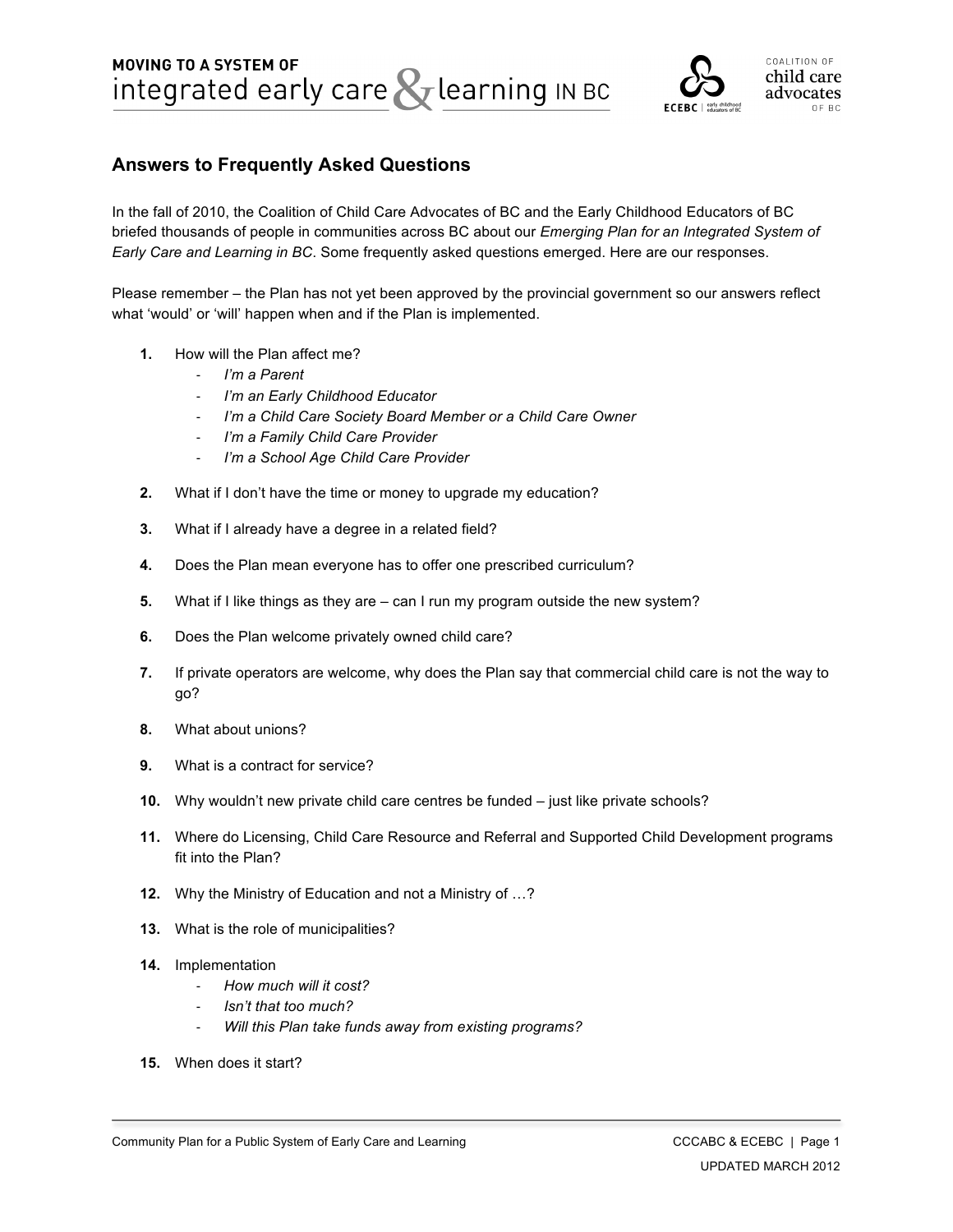## **1. How will the Plan affect me?**

Not surprisingly, the answer to this frequently asked question depends on who is asking: parents, early childhood educators, family child care providers, Board members or owner-operators.

## *I'm a Parent*

The Plan is clear that whether or not your child attends an early care and learning program would be up to you. For those who need and want them, the Plan would increase access to affordable, quality services. If you are using licensed group or family child care and your provider opts into the new system, your care arrangements would continue, your fees would go down and the education and wages of those who care for your child would improve.

If you are among the many BC families currently without access to quality, affordable child care, this Plan means that, over time, you would have options. If you live in a city or large town, your neighbourhood would have an Early Years Centre Network. The EYC Network would offer full time care for children before they enter school at age 5 in either a group or family child care setting, or a part time (pre-school) program. In rural communities there would be an EYC Network serving a larger area, with family or small group programs in each small community so young children don't have to travel long distances each day.

It would be up to each family to choose the program that meets their needs. Fees would be lower than they are currently and your children would be cared for by well educated early childhood educators in a play-based program that supports your child's development.

Families would still be able to make private child care arrangements with a provider who is not part of the new system and, if eligible, would receive a child care subsidy to help cover the fees the provider charges.

If you have children in Kindergarten or Grade 1, and they require before and after school care, these services would all be in one location. Your child would be able to build consistent, stable relationships with one teacher and two early childhood educators who together would offer a play-based program that supports learning. If your child is older, you would be assured that a school age program would be provided if there is a need at your local school.

## *I'm an Early Childhood Educator*

This Plan means that over time, your profession – ECE – will be respected and valued, as it should be. You would be supported to complete a Bachelor of Early Childhood Education and you would have increased career opportunities in school and community based programs. *(See Question #2: What if I don't have the time or money to upgrade my education?)*

If you work in a non-profit or privately owned licensed child care program or pre-school, your program could join with other group daycares, pre-schools and family child cares in your neighbourhood to be part of an Early Years Centre Network. If you work for a non-profit, the decision to become part of an EYC Network would be made by your elected Board of Directors. If you work for a privately owned program, the decision would be made by the owner. Hopefully, in both cases, the decision-makers would seek your advice and input.

Your employer could also decide not to opt into the new system. (See Question #5: What if I like things as they are – can I run my program outside the new system?)

## *I am a Child Care Society Board Member or a Child Care Owner*

Whether your existing program is non-profit or privately owned, if you choose to become part of an Early Years Centre Network your program would receive public funds through a contract with your local Board of Education. You would be responsible for using these funds to: lower parent fees; improve caregiver education and wages; welcome all children whose families want or need care, including those with extra support needs; meet an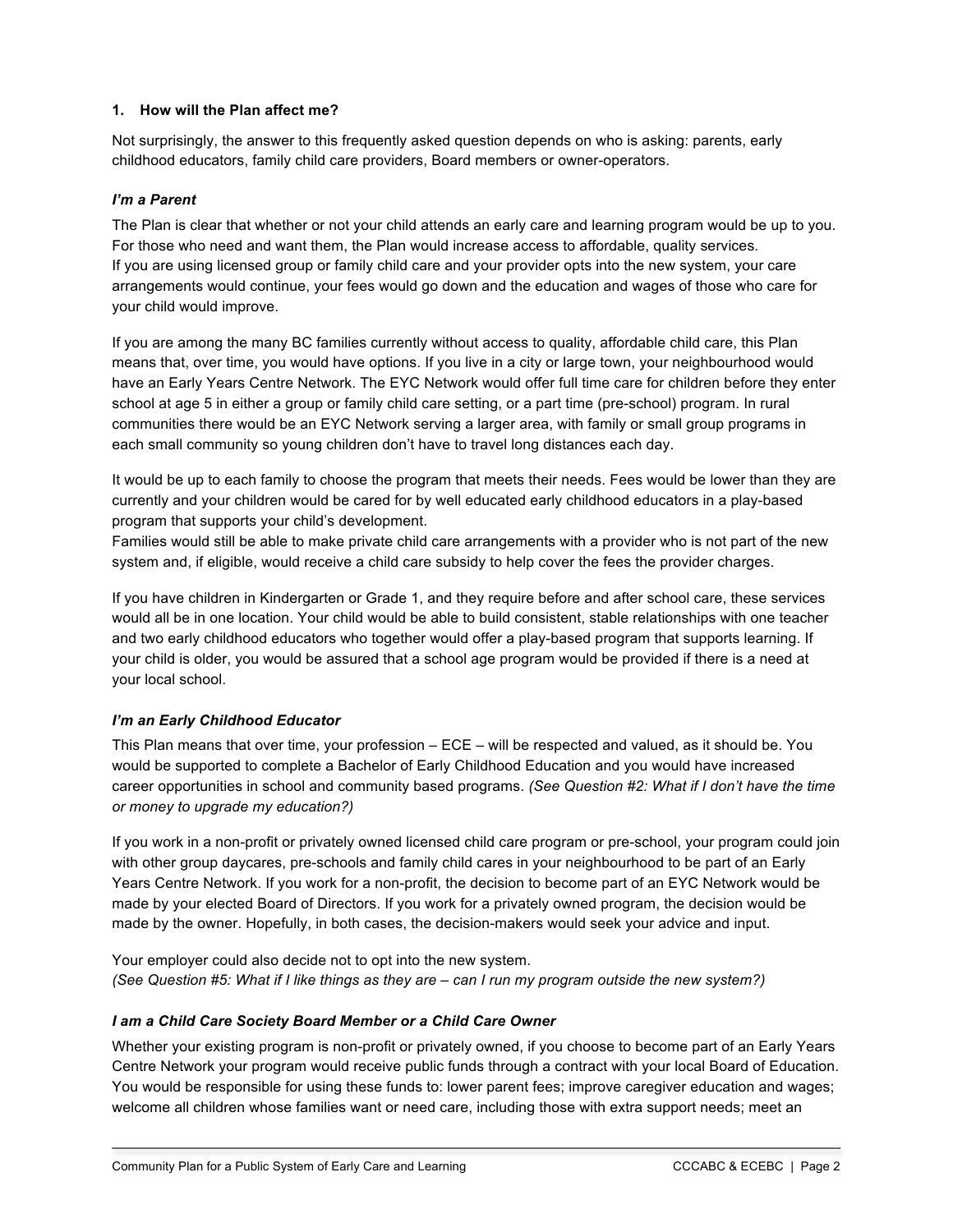identified community need; and offer a play-based program. You would also be responsible for reporting in a transparent way how public funds are used to achieve public goals. *(See Question #5: What if I like things as* they are – can I run my program outside the new system? and Question #9: What is a contract for service?)

## *I'm a Family Child Care Provider*

This Plan means you could join with other family child care providers, group daycares and pre-schools in your neighbourhood to be part of an Early Years Centre Network. As you do now, you would still care for children of mixed ages in your home and keep the special 'feel' your program offers.

If you choose to apply and become affiliated with an Early Years Centre Network you would receive public funds through a contract from your local Board of Education. You would be responsible to use these funds to: lower parent fees; improve your education; welcome all children whose families want and need care, including those with extra support needs; meet an identified community need; and offer a play-based program. You would also be responsible for reporting in a transparent way how the public funds were used to achieve the public goals. (*See Question #9: What is a contract for service?)*

Through the EYC Network, you would be part of a body of respected early childhood professionals. You would be supported to upgrade your education if you decide that's what you want to do. You could also share resources, learn with and from each other and find neighbourhood solutions to common problems, such as having access to casual staff. *(See Question #2: What if I don't have the time and money to upgrade my education?)*

You can also decide not to opt into the new system. *(See Question #5: What if I like things as they are – can I run my program outside the new system?)*

## *I'm a School Age Child Care Provider*

The Plan proposes that regulated school age programs would offer before and after school care and full day care during non-instructional days and school breaks for children from Grade 2 to the end of Grade 7. Existing school age providers who want to be part of the new system and agree to meet the five system accountability measures could apply to be funded through contracts for service or similar funding mechanisms with Boards of Education. If you work for a non-profit, the decision to become part of the new system would be made by your elected Board of Directors. If you work for a privately owned program, the decision would be made by the owner. Hopefully, in both cases, the decision-makers would seek your advice and input. All new licensed school age child care programs would be operated by the local Board of Education and their staff employed by the school district.

Over time, this Plan means that your job will be respected and valued, as it should be. You would be supported to complete the new educational standard in the profession, a Bachelor of Early Childhood Education. Or, if you chose, there will be incentives to upgrade to the new minimum, a Diploma of ECE. You would have increased career opportunities in school and community based programs. *(See Question #2: What if I don't have the time* or money to upgrade my education? And Question #3: What if I already have a degree in a related field?)

## **2. What if I don't have the time or money to upgrade my education?**

For those already working in the field, the Plan recognizes that you should be offered incentives and support to upgrade your education. This includes: recognizing your existing training and experience; ensuring programs are available across BC and are delivered in ways that make it possible for you to study while you work; providing financial incentives and developing curriculum that reflects the needs of the whole sector – including family and school age child care providers.

If you are a mature provider who doesn't want to upgrade your education, the Plan would enable you to stay in your current job with your current qualifications until you decide to retire or move on.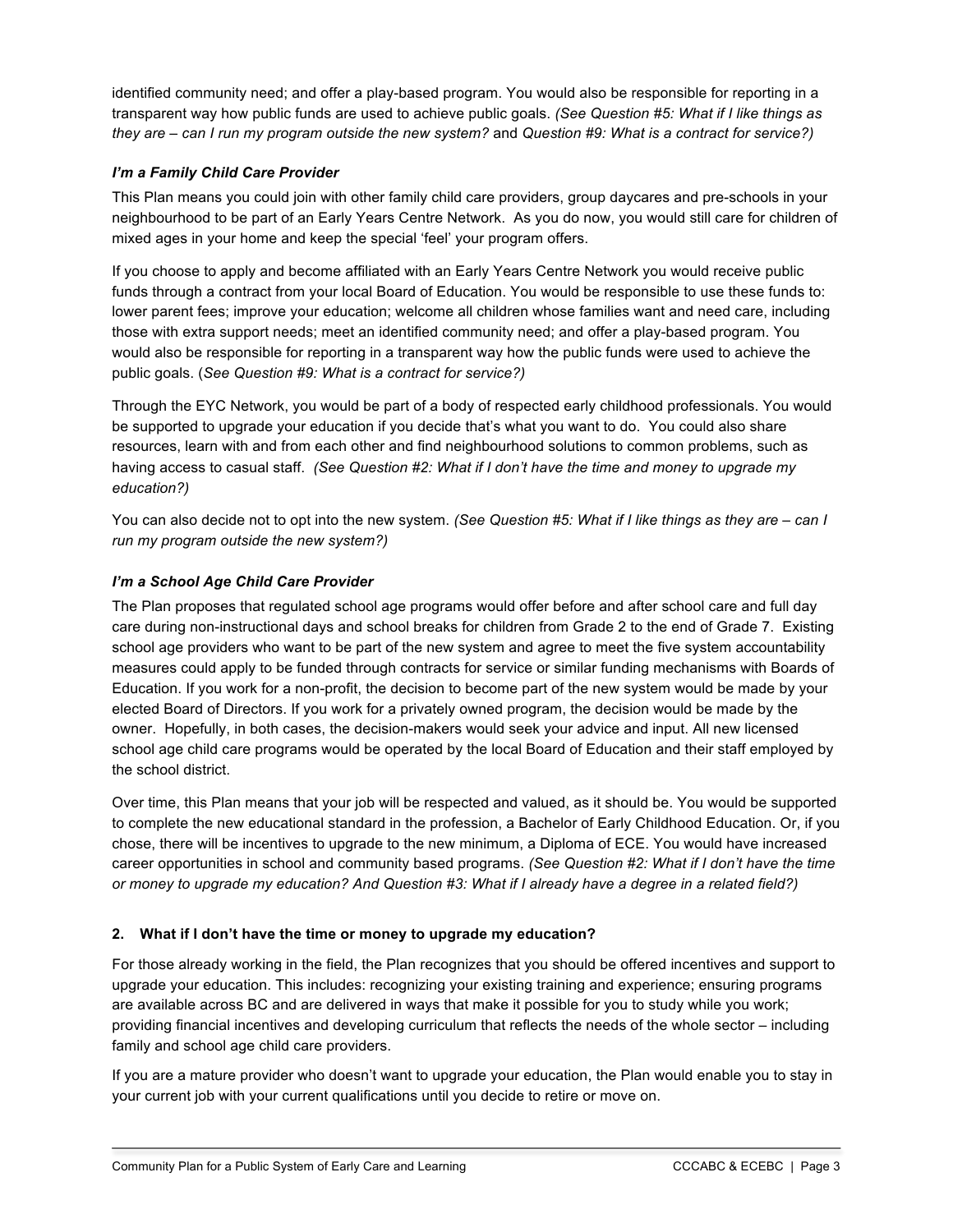## **3. What if I already have a degree in a related field?**

Until recently, BC didn't have any Bachelor of Early Childhood Education programs and today there is still only one. As a result, ECEs who wanted to continue their education completed related bachelor degrees in fields like Child and Youth Care. The Plan recognizes that these degrees need to be articulated with the evolving Bachelor of Early Childhood Education so that ECEs with related bachelor degrees can fully participate in the new system. Post-baccalaureate programs with early childhood education specialties for teachers and other professionals would also be available.

## **4. Does the Plan mean everyone has to offer one prescribed curriculum?**

NO. This Plan stands in direct contrast to the standardization of curriculum for young children. It is based on the sound ECE principle that children learn through play in caring relationships and supportive environments and that each child's developmental journey is to be celebrated and respected.

The diverse 'cultures' that exist in quality child care are a strength we want to preserve. That is why this Plan welcomes a range of approaches, including Reggio Emilia, Parent Participation, Montessori, etc. The one requirement is that ALL programs are consistent with BC's Early Learning Framework and provide play-based, experiential opportunities that support children's holistic development across all their developmental domains.

## **5. What if I like things as they are – can I run my program outside the new system?**

YES. If you don't want to participate in the new system or meet the new accountability measures, you could continue to operate a family child care, pre-school or group child care centre as long as the program meets licensing standards. You would not receive the new public funds tied to the new accountability measures.

Families could continue to make private arrangements with you to care for their children. You would not be accountable for anything beyond meeting licensing requirements. As now, families who qualify would still be able to use their child care subsidy to help cover the fees you set. Over time the Child Care Operating Fund would be phased out for programs that don't meet public accountability measures. New privately owned and operated for-profit centres could open if they think there is a market need, but would not receive public capital or operating funds.

## **6. Does the Plan welcome privately owned child care?**

YES. The Community Plan for a Public System of Integrated Early Care and Learning welcomes existing small independent owner/operators and commercial operators on the same terms and conditions as it welcomes in existing non-profit programs and family child care providers.

If government implements the Plan, existing privately owned preschool and daycare programs that want to become Early Years Centres (EYCs) will receive new public funds to meet the Plan's 5 accountability measures – *lower parent fees, improved staff wages and education levels, inclusion of all children, meeting an identified community need and offering programs consistent with BC's Early Learning Frameworks.* Just like non-profit child care, mechanisms such as the requirement to provide publicly available financial statements prepared in accordance with generally accepted accounting principles will be used to ensure that public funds are used to meet these public goals.

The Plan's costing model allocates all public funding and parent fees to increasing affordable access to quality services. Under the costing formula, all licensed child care spaces – whether delivered in family homes, schools, community-owned or commercially-operated – will be funded to collect the same parent fees, pay the same average wages to trained early childhood educators (school-age and family child care providers), and offer the same inclusion and quality supports.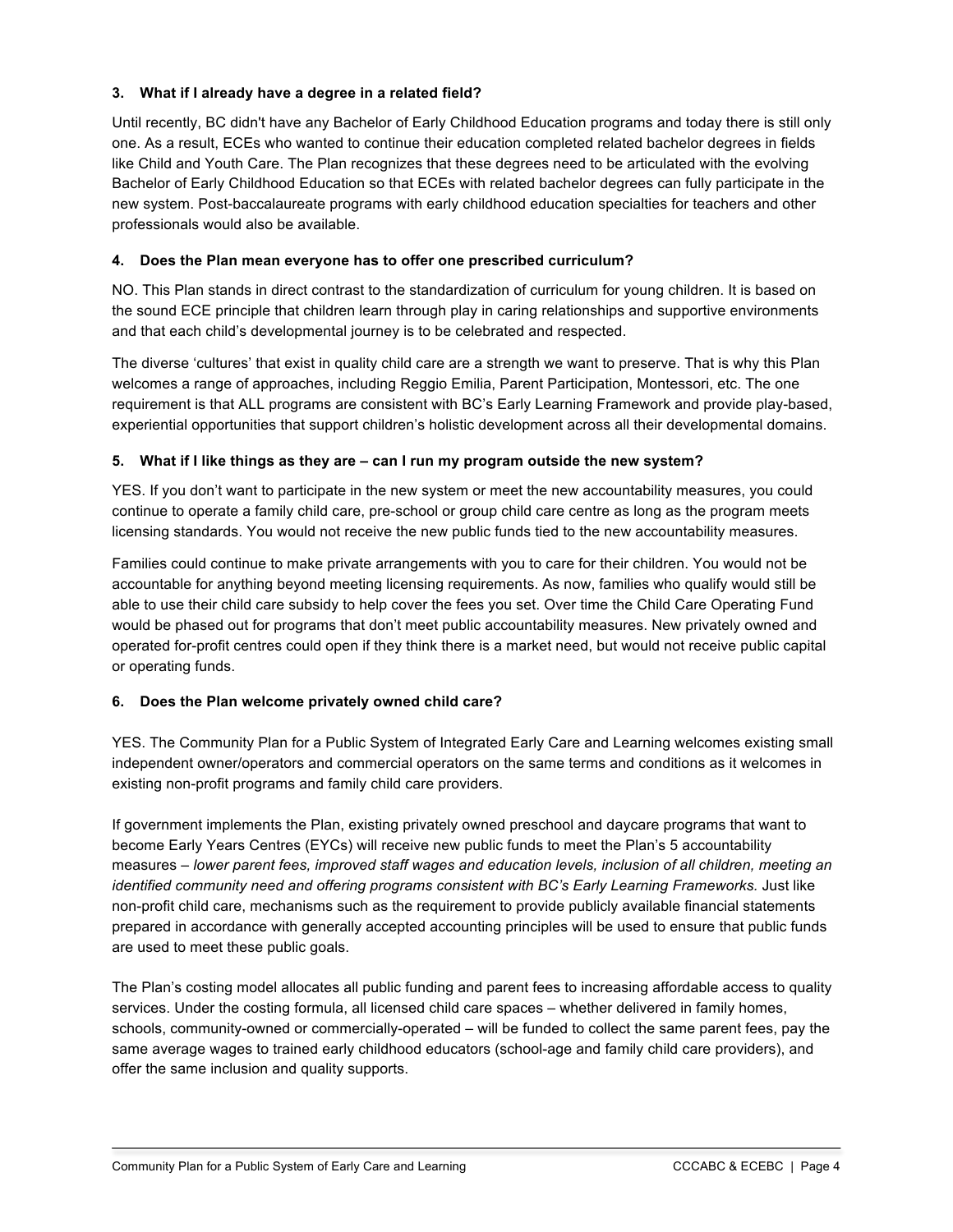The Plan gives Boards of Education responsibility for developing and delivering new early care and learning services to meet unmet needs. For the first time, the development of child care programs will be planned for and new services will meet prioritized community needs.

However, some child care operators may not want to be part of the new system. They may not wish to be constrained by the accountability measures attached to accepting new public funding that will reduce parent fees and raise wages. The Community Plan clearly says that these providers can continue to operate independently, as long as they meet Licensing requirements. They will of course not receive the new operating funds that are tied to the accountability measures listed above but could still accept parent subsidy dollars.

## 7. If private operators are welcome, why does the Plan say that commercial child care is not the way **to go?**

BC has always had privately owned preschool and day care centres. Until recently, these private programs have been owned by individuals, typically an Early Childhood Educator with one or two centres or a family child care home. Just like non-profit programs, these privately owned programs are eligible to receive provincial Child Care Operating Funds (CCOF) and child care subsidies paid on behalf of eligible families. As small businesses or self-employed individuals, the owners of these programs are also able to claim tax deductions for their business related expenses.

Owner/operator child care programs have always been part of communities. They are motivated to make a living by providing a much needed community service. In the absence of a 'system' within which they can practice their profession – owning a small program has been one of the only viable options. However, we cannot expect them and some good-willed non-profits, with minimal public funds, to build an entire system to meet family needs and provide a living wage for early childhood educators right across the province. In order to do that, the evidence is clear that we need to integrate existing programs into a public system.

More recently, BC has seen the growth of 'commercial child care'. These are companies, with investors and/or shareholders, who own, want to own, or franchise, a large number of child care programs. For some commercial child care companies, real estate is the most important asset rather than the quality of care. Some of these companies promote their services to a particular niche in the child care market, services to employers or early schooling. To date, commercial child care is also eligible for CCOF and child care subsidies paid on behalf of eligible families.

Commercial for-profit (some call it 'big-box') child care is quite different. While ECEs are connected to the children and families they work with, in commercial operations they are rarely the key decision makers. The corporate structure requires that the 'business' generate profits for investors. This necessitates a focus on real estate acquisition, and buying up the competition, standardized programs, lower wages and higher fees. Commercial child care sees families as customers, whereas ECEs see families as partners in providing care for children. And, when and if commercial child care fails (like it did in Australia) – families, communities and governments are left to pick up the pieces. ECEs then often find themselves unemployed or needing to start their careers all over again. The international evidence has convinced us that this is not the way to build a system that meets the needs of children, families, educators or communities.

The Community Plan for a Public System of Early Care & Learning **is** the way to build a high quality system for BC's children, families, educators, communities and our economy.

## **8. What about unions?**

We support unionization as an important strategy for advancing the sector. Currently a number of different unions represent some BC early childhood educators, and all teachers and classroom-based school staff are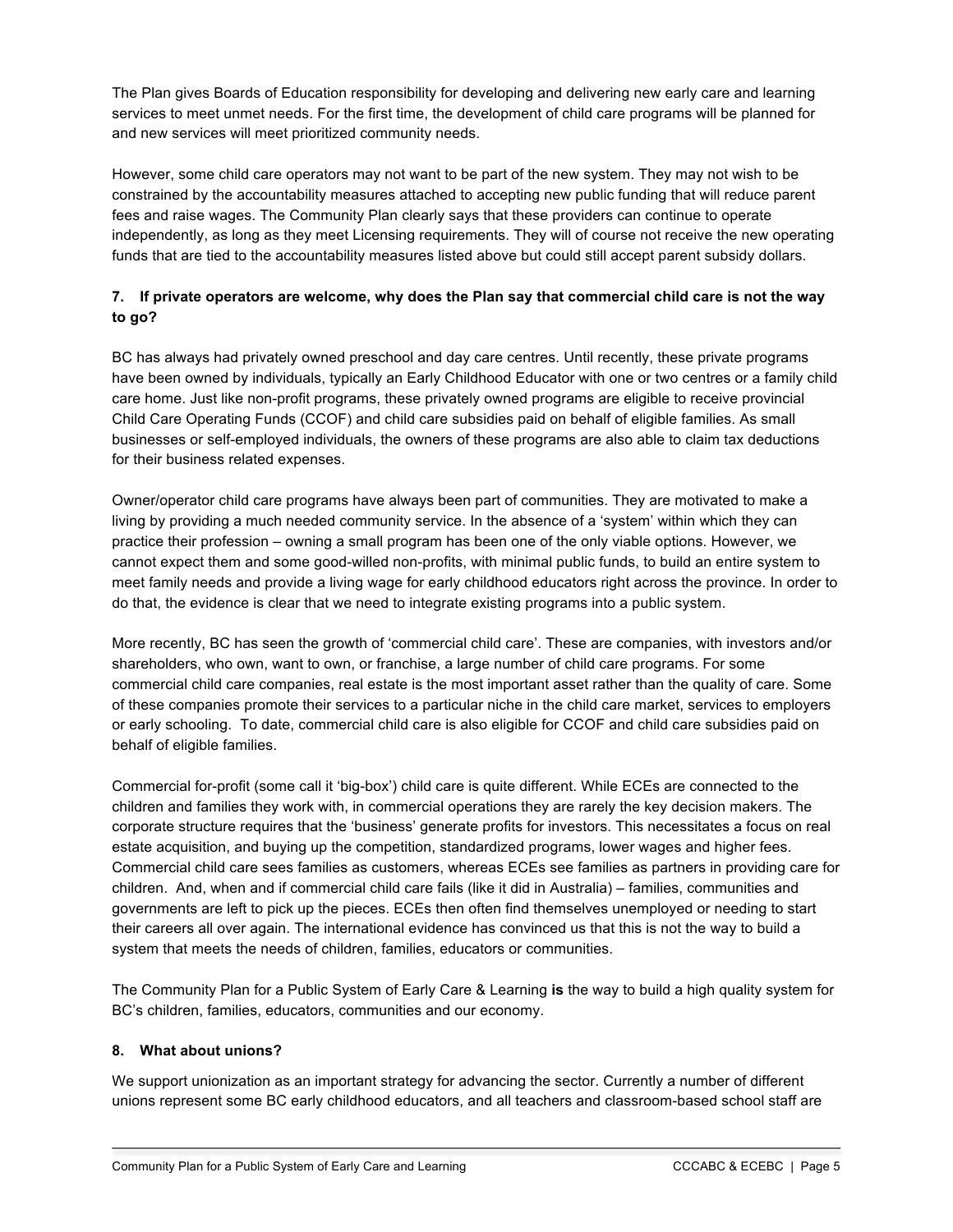represented by one of two unions. We also support the democratic right of workers to unionize and choose which union can best represent them.

## **9. What is a contract for service?**

The Plan proposes that operational funding tied to new accountability measures could be provided to existing child care programs that affiliate into EYC Networks through contracts for service or a similar funding mechanism.

Contracts for service (or service contracts) are a relatively common way for governments to fund the delivery of a service when it is provided by organizations or individuals who are not direct government employees.

While not perfect, service contracts may be the most effective way to transition existing providers into the new system. On the one hand, they make it possible for existing providers to keep their own identity and have some control over how services are delivered. On the other, they make it possible for government to tie public funds to public goals – in this case, the five accountability measures for EYC Networks and school age care.

The Plan calls for new EYC Networks, enhanced Kindergarten and Grade 1, and school age programs to be developed and delivered by Boards of Education. These programs would be funded directly by Boards in the same way that the  $K - 12$  system is funded.

## **10. Why wouldn't new private child care centres be funded – just like private schools?**

This Plan is about extending universal access to quality early care and learning programs for young children, ensuring that public investments meet public goals and building community assets. The 'private' school model doesn't help achieve these goals.

It's also important to clarify different uses of the term 'private'. In child care it describes programs that are privately owned by individuals, small companies or national or multinational corporations. These child care programs operate as businesses where the owners make the decisions, can accumulate private assets (like real estate) through the business and can make a profit. These are different from child care programs operated by non-profit societies where an elected board of directors makes the decisions but cannot receive any personal gain. Employees of non-profit societies receive a wage or salary but any assets (like real estate) belong to the society – not to an individual – and any surplus goes back into the program, not into profits.

In education, the term 'private' describes schools that are independent from elected Boards of Education. But in order to receive funds from the province these schools must be non-profit societies in good standing and offer provincially approved curriculum.

So while public funding of private schools raises serious questions for us, at least public funds that go to them cannot be used for the private accumulation of wealth or assets.

## **11. Where do Licensing, Child Care Resource and Referral and Supported Child Development programs fit into the Plan?**

There are a number of questions about the Plan's impact on both the function and the staff employed by Licensing, Child Care Resource and Referral and Supported Child Development programs. Here are our answers:

## *Licensing*

BC's child care licensing regulations are one of the important tools available to promote quality. That said, they focus primarily on health and safety issues rather than on some of the broader indicators of quality.

Monitoring and enforcement of these regulations is now done by Licensing Officers who are employed by Regional Health Authorities. Some Licensing Officers focus solely on child care; others are responsible for a broader range of community care facilities.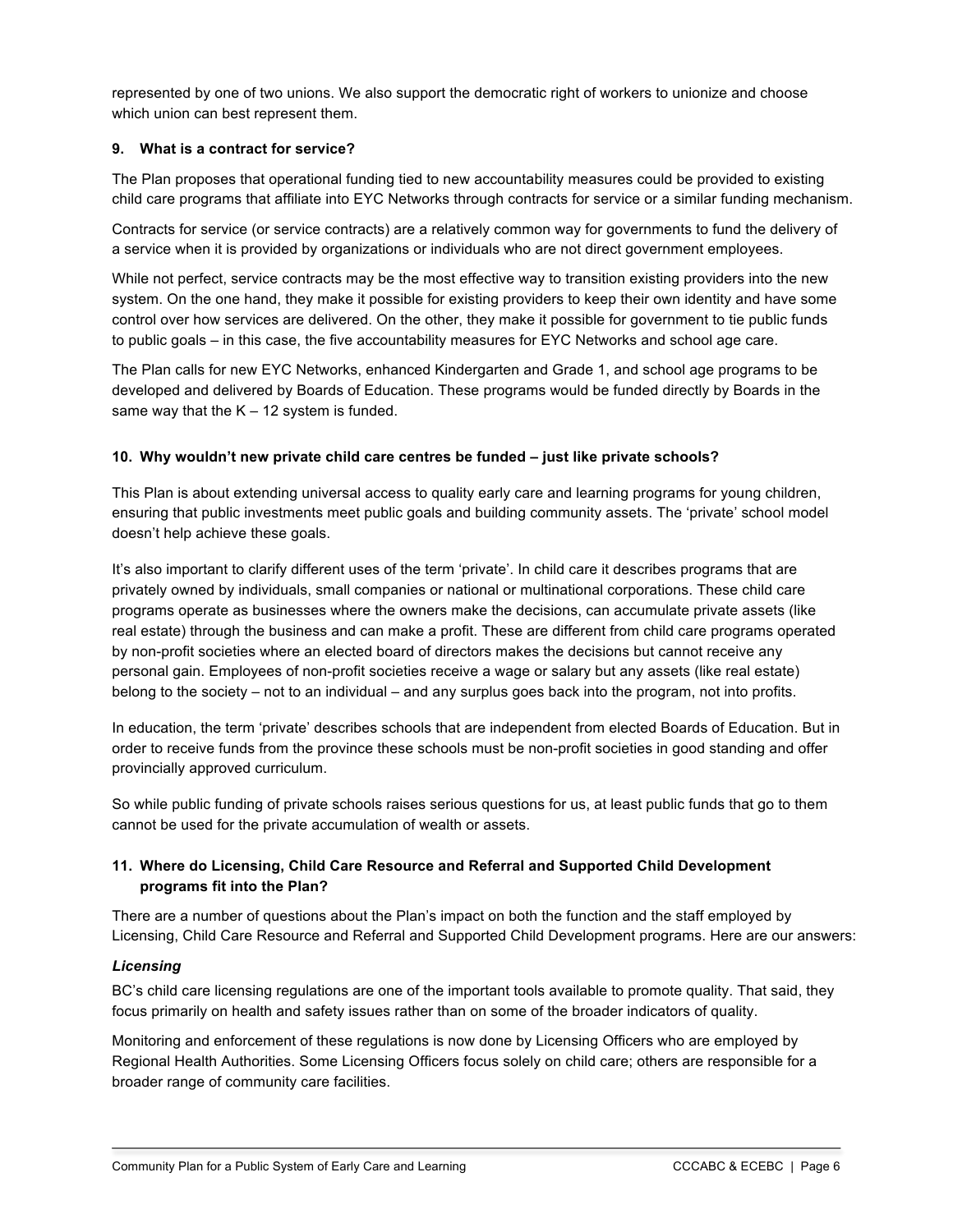This Plan calls for a strong regulatory framework for early care and learning programs, so a licensing function would still be required. Whether this function moves into Education or remains in Health requires more discussion. The Plan also includes key elements designed to improve the quality of programs that go far beyond health and safety issues. Whether licensing could or should play a role in supporting this broader approach to quality also requires more thought and discussion.

We invite Licensing Officers and others to share their thoughts about how best to meet both the existing and new regulatory requirements of this Plan.

## *Child Care Resource and Referral (CCRR)*

The CCRRs offer families and child care providers services and supports that will be needed in the new system. CCRR programs in BC already have the structure in place to assist in implementing new systems and strategies and, with sufficient funding, could expand the scope of their services.

In addition to their existing roles, we see two additional functions CCRRs could play. First, as the local experts on child care needs and availability in their communities, they have an invaluable role to play in working with Boards of Education to develop local Early Care and Learning Plans. Secondly, given their existing links with a full range of child care providers, they may well have a role to play in supporting providers to affiliate into Early Years Centre Networks.

Whether CCRS remain in MCFD, move into a contractual relationship with local Boards of Education or become part of the in-house supports Boards of Education offer to Early Care and Learning Programs requires more discussion.

## *Supported Child Development*

The Plan provides for the full inclusion of children with extra support needs in early care and learning programs. The costing model includes the funds necessary to make this principle a reality.

In child care, the provincial Supported Child Development program currently facilitates the inclusion of children with extra support needs in a range of child care settings through the provision of additional staffing, program consultation and individual planning – functions that will definitely be required in the new system.

The best way to bring Supported Child Development functions into the new system requires further discussion and we invite Supported Child Development Consultants, parents and others to share their ideas.

In the school system, Education Assistants (EAs) and Special Education Assistants (SEAs) facilitate the inclusion of children with extra support needs. Funding pressures have created significant challenges for these important staff members and the children they serve.

This Plan fully supports the vital role of EAs and does not propose to replace them or to reallocate existing funds that support their work. Under the Plan, ECEs and EAs would work together to support the successful inclusion of children with extra support needs in schools. We also know that many EAs have some ECE training and/or credentials and could play an important role in the workforce that would be required to make this Plan work in schools.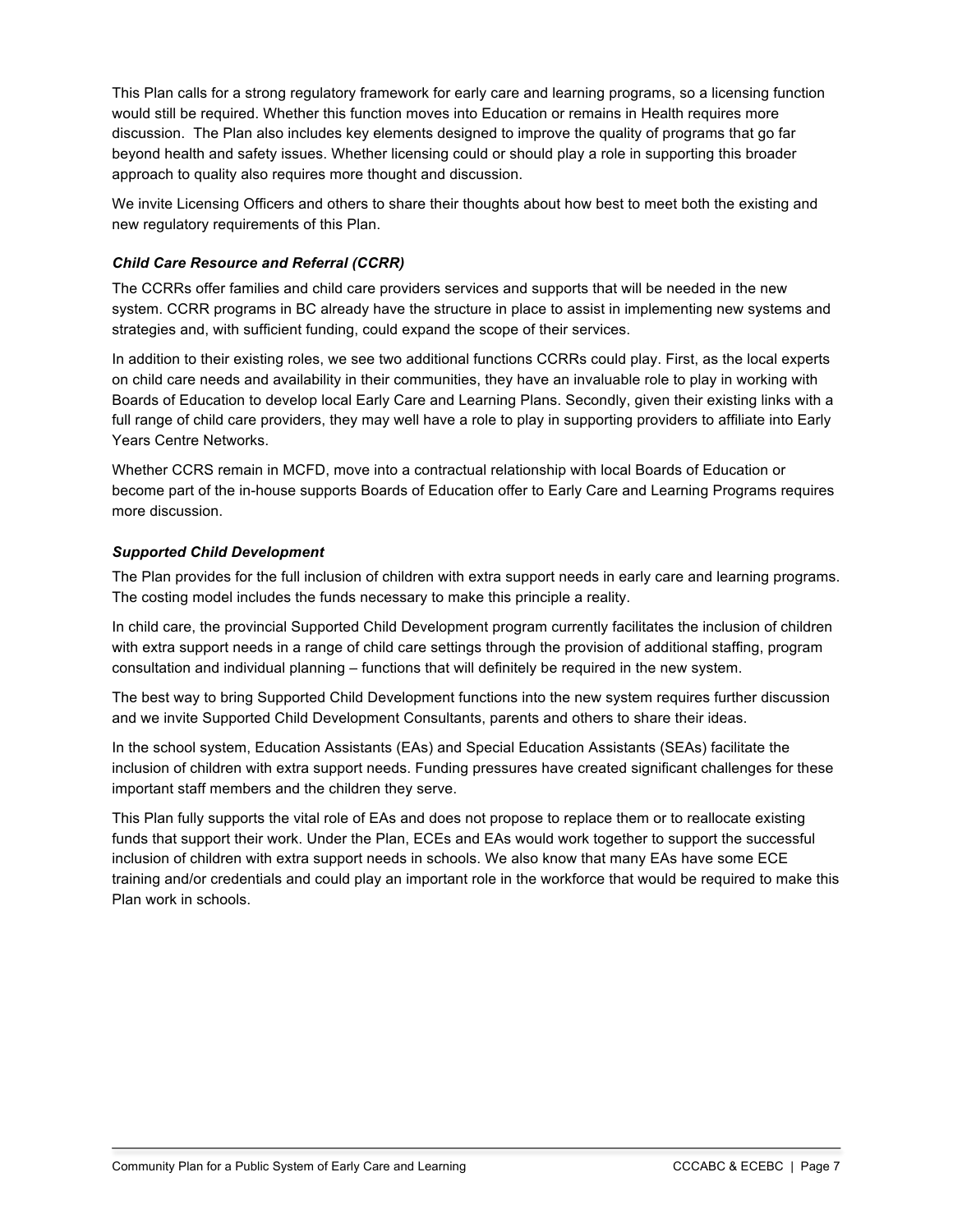## **12. Why the Ministry of Education and not the Ministry of …?**

As we expected, there are a number of questions about why we propose to move responsibility of early care and learning programs into the Ministry of Education rather than other options. We hope these answers explain our rationale.

## *Why the Ministry of Education?*

Often, those who ask this question assume that a move to education means we believe young children should be in 'school'. We do NOT.

Rather, the Plan builds on national and international lessons about systems that work well – systems where child care and education are integrated under one lead ministry (increasingly education) and where child care and early learning are strong and equal partners.

That is why the Plan supports and strengthens play-based, quality early childhood education and offers a clear alternative to school-based junior or pre-Kindergarten.

We are proposing a new home in education because the public education system, with all of its challenges, is based on a set of principles that to date have not extended to early care and learning programs. These include the universal right to attend school at no cost, public funding and democratic control of the school system and a high level of public understanding and support. Along with health, education is a top public priority.

Child care is currently the responsibility of the Ministry of Children and Family Development, whose priority is to protect the most vulnerable children and families. Despite the efforts of many dedicated staff in MCFD, child care is not the ministry's priority and has not thrived there.

But, this Plan is about much more than simply moving the words 'child care' from the list of one minister's responsibilities to another. It's about extending the rights and principles that our public education system is based on to younger children. We believe that a home in education provides the best option for achieving this goal.

## *Why not a Ministry of Early Childhood?*

The creation of a new ministry is a costly and time consuming process. Often new ministries command less of the provincial budget than those with longer histories.

We want to make sure that the dollars and time invested in a new system of early care and learning go to the front lines – into creating quality services as quickly as possible – rather than into administrative overhead. The Ministry of Education already has an infrastructure that can deliver on a political commitment to implement this Plan. Just look how quickly they were able to implement full school day Kindergarten for 5-year-olds.

## **13. What is the role of municipalities?**

Many BC municipalities have worked hard to support the accessibility and affordability of child care for their residents. In the face of inaction by senior levels of government, many use their powers over zoning and development, their limited budgets and their political influence to do the best they can. We applaud their initiative but we recognize that they do not have the authority or revenue to build the early care and learning system that BC needs.

We considered an expanded municipal role in early care and learning and looked at Ontario, where municipalities have a statutory responsibility for some community services including child care. The current Ontario plan has 4 and 5-year-olds moving to the school system and municipalities responsible for programs for children 3 and under.

BC municipalities don't have the same powers or responsibilities, so we looked for a made in BC approach that integrated early care and learning for children from birth up.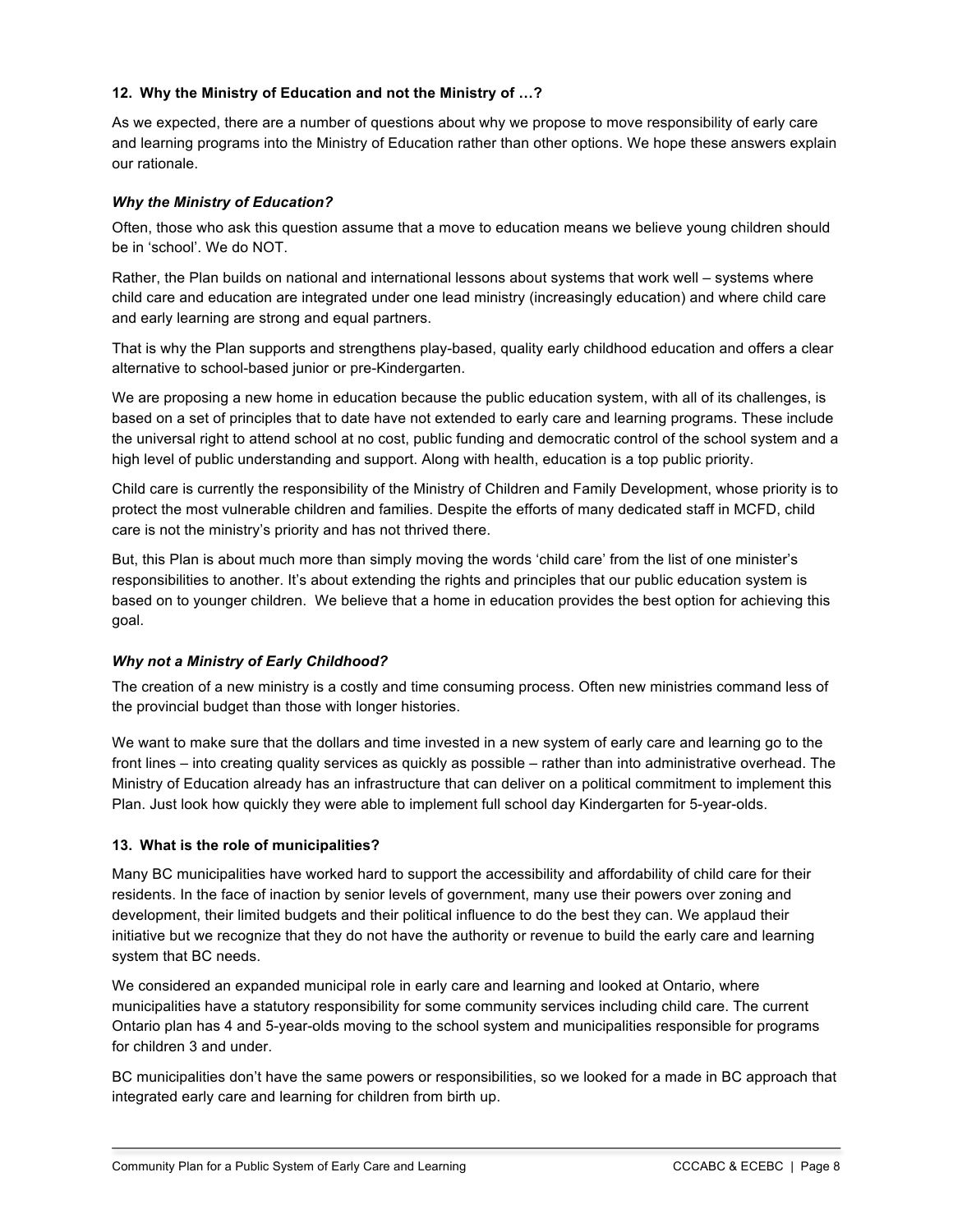That said, there is still an important role for municipalities in this Plan. They will need to be key partners in developing Early Care and Learning Plans and in facilitating the growth of Early Years Centre Networks wherever they are located – including as part of new recreation or civic facilities and new residential communities.

## **14. Implementation**

The Plan doesn't provide for every detail, and more discussion and thought is required as we move to implementation. But here are answers to some of the common questions about how it would all work.

## *How much will it cost?*

In the 2009 report *15 by 15: A Comprehensive Policy Framework for Early Human Capital Investment in BC*, the Human Early Learning Partnership (HELP) estimated that the operating cost of early care and learning services for children under the age of 6 requires an additional public investment of \$1.5 billion annually. HELP also identifies multiple benefits that offset these costs, even in the short term.<sup>1</sup>

HELP's costing model is consistent with the system proposed in this Plan – access to a full or part time program for 90% of children aged 3 – 5 and about three-quarters of children under 3 (following a significantly expanded parental leave program); parent fees capped at no more than 20% of overall costs; ECE wages at an average of \$25/hour plus benefits and additional funding to include children with extra support needs and children from low income, immigrant or other families facing social or cultural barriers. The full cost of this Plan would be somewhat higher to cover the costs of services for children aged 6 – 12.

## *Isn't that too much?*

NO. For us, every dollar invested in the new system is well worth it! First, because our children have the right to quality early experiences. And because decades of research confirm that investing in high quality early care and learning experiences has significant social and economic benefits.

Recent studies put the return at \$2.54 for every dollar invested. They also demonstrate that investing in child care has a bigger job multiplier effect than in any other sector.<sup>2</sup>

Even after full school day kindergarten is fully implemented, the combined federal and provincial investments in early education and care in BC will only reach about 0.28% of GDP<sup>3</sup> – less than half of the average of 0.7% spent by developed countries around the world (OECD). In BC, an increase of \$1.5 billion would bring total public investment to \$1.9 billion, within range of 1% of GDP recommended by many experts.<sup>4</sup>

Our experience shows time and again - when governments believe something is a priority, they find the funds. The only real question is whether families and children are important enough.

## *Will this Plan take funds away from existing programs?*

NO. This Plan addresses the need to provide children and families with quality early care and learning services – a key missing piece of BC's family policy. But, to fully support families, this Plan needs to be part of a

 $4$  15 by 15, p. 26

 <sup>1</sup> http://www.earlylearning.ubc.ca/wp-uploads/web.help.ubc.ca/2010/01/15by15-Full-Report.pdf Kershaw, Paul, Lynell Anderson, Clyde Hertzman, and Bill Warburton. 2009. 15 by 15: A Comprehensive Policy Framework for Early Human Capital Investment in BC. Vancouver: University of British Columbia, Human Early Learning Partnership.

 $2$  Child Care Human Resources Sector Council (CCHRSC). (2009) Literature review of socioeconomic effects and net benefits: Understanding and addressing workforce shortages in early childhood education and care (ECEC) project. Ottawa. CCHRSC. See http://www.ccsc-cssge.ca/english/aboutus/completed.cfm#p5 for full report.

<sup>3</sup> HELP presentation *Smart Family Policy Grows Strong Economies*, available at http://www.earlylearning.ubc.ca/research/initiatives/social-change/15-by-15-smart-family-policy/